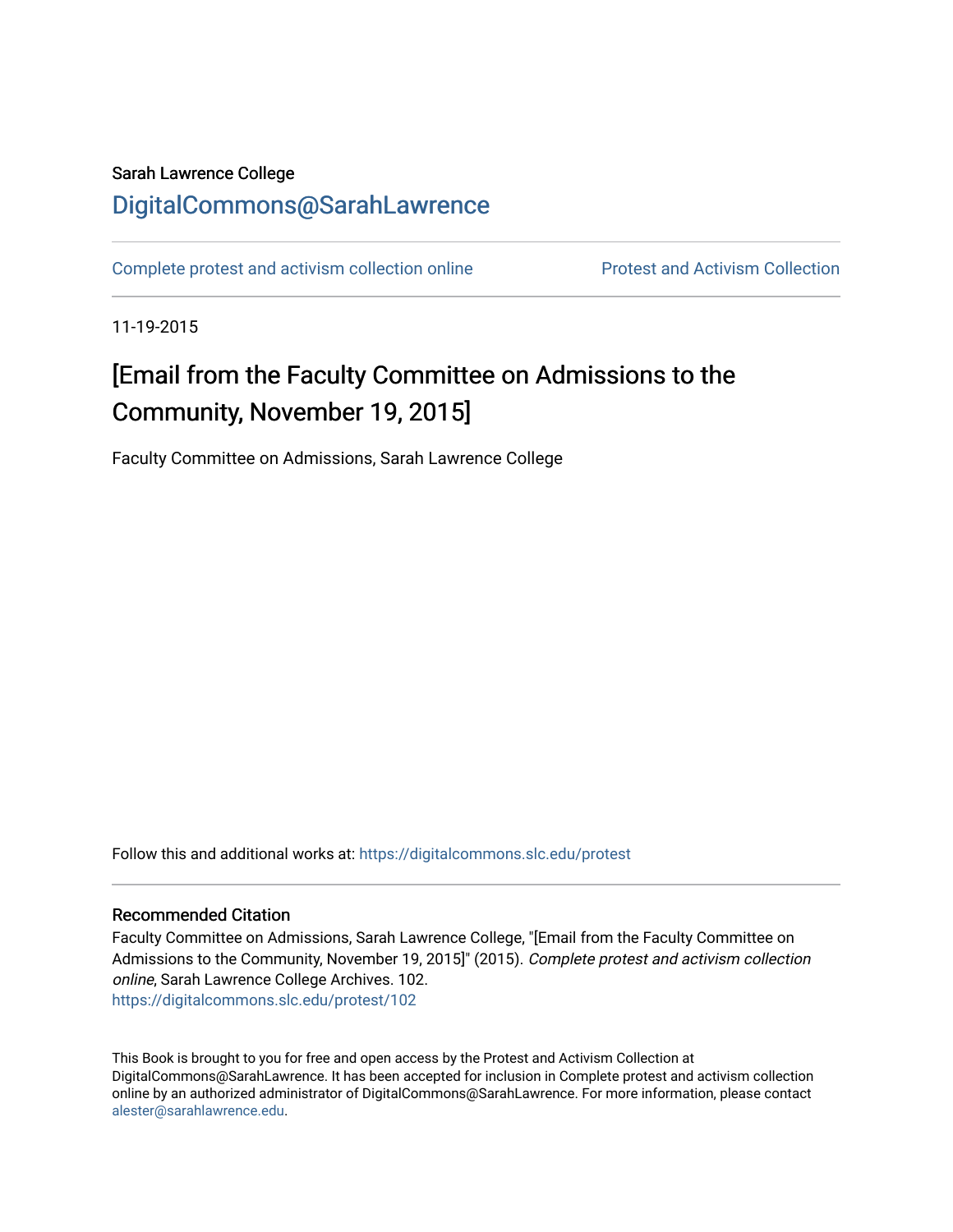| From:                                         | SLC_Community@slc.edu on behalf of SLC Admissions Committee<br><admissionscommittee@sarahlawrence.edu></admissionscommittee@sarahlawrence.edu> |
|-----------------------------------------------|------------------------------------------------------------------------------------------------------------------------------------------------|
| Sent:                                         | Thursday, November 19, 2015 3:07 PM                                                                                                            |
| To:                                           | <b>SLC Community</b>                                                                                                                           |
| Subject:                                      | Message from the Faculty Committee on Admission                                                                                                |
| <b>Follow Up Flag:</b><br><b>Flag Status:</b> | Follow up<br>Flagged                                                                                                                           |

Dear members of the Sarah Lawrence College community,

During the Faculty Committee on Admission meeting on Wednesday, November 18, the committee members present discussed the #BlackOutSLC protest on Monday, November 16. On Monday, we heard student voices express the need for action in a number of areas of academic and student life, and the committee understands the need for the entire SLC community to look into all of our roles here and examine how we can make the lived experiences of students safe and free from oppressive behavior.

Because of its role concerning admission and the recruiting of future Sarah Lawrence students, this committee takes very seriously the desire on the part of current students of color for a larger population of black and brown students enrolling in future cohorts at Sarah Lawrence College. To impact the likelihood that more students of color will enroll here, the committee will do at least two things immediately: we will create informational material and a web presence (such as videos) specifically designed to enroll more students of color on campus beginning with the next incoming admitted class, and to do so we will involve current students of color; we will also reach out to the alumni board to find Sarah Lawrence alumni of color who can partake in new public ways to showcase to families of prospective students the ways in which Sarah Lawrence College students of color are valued and heard.

These were two steps we felt we could take immediately in response to the protest. We know that they are not the limit of what we feel we can do, so we will also continue looking for ways to increase the number of students of color of all backgrounds to Sarah Lawrence's campus. We recognize that of equal importance are efforts to support and retain students who commit to SLC, such as sensitivity training for the entire campus. We commend efforts by all areas of the college as they work to address these issues.

Part of our discussion involved a piece of Sarah Lawrence's past: in 1941, a group of students drafted a letter to trustees asking the institution to begin admitting and enrolling black students. The following year, the college did indeed admit its first black students. The admissions committee knows that student voices have always had a strong role in shaping the direction of this institution, and the admissions office places the extent of that student "ownership over the education" as one of the features that sets us apart from every other college in the country. We hear and understand the frustration of students, but we are also proud to see that our students are once again taking a leadership role in a vitally important national conversation. We commit to working with students toward the goal of achieving greater diversity.

Sincerely,

The Faculty Committee on Admission: